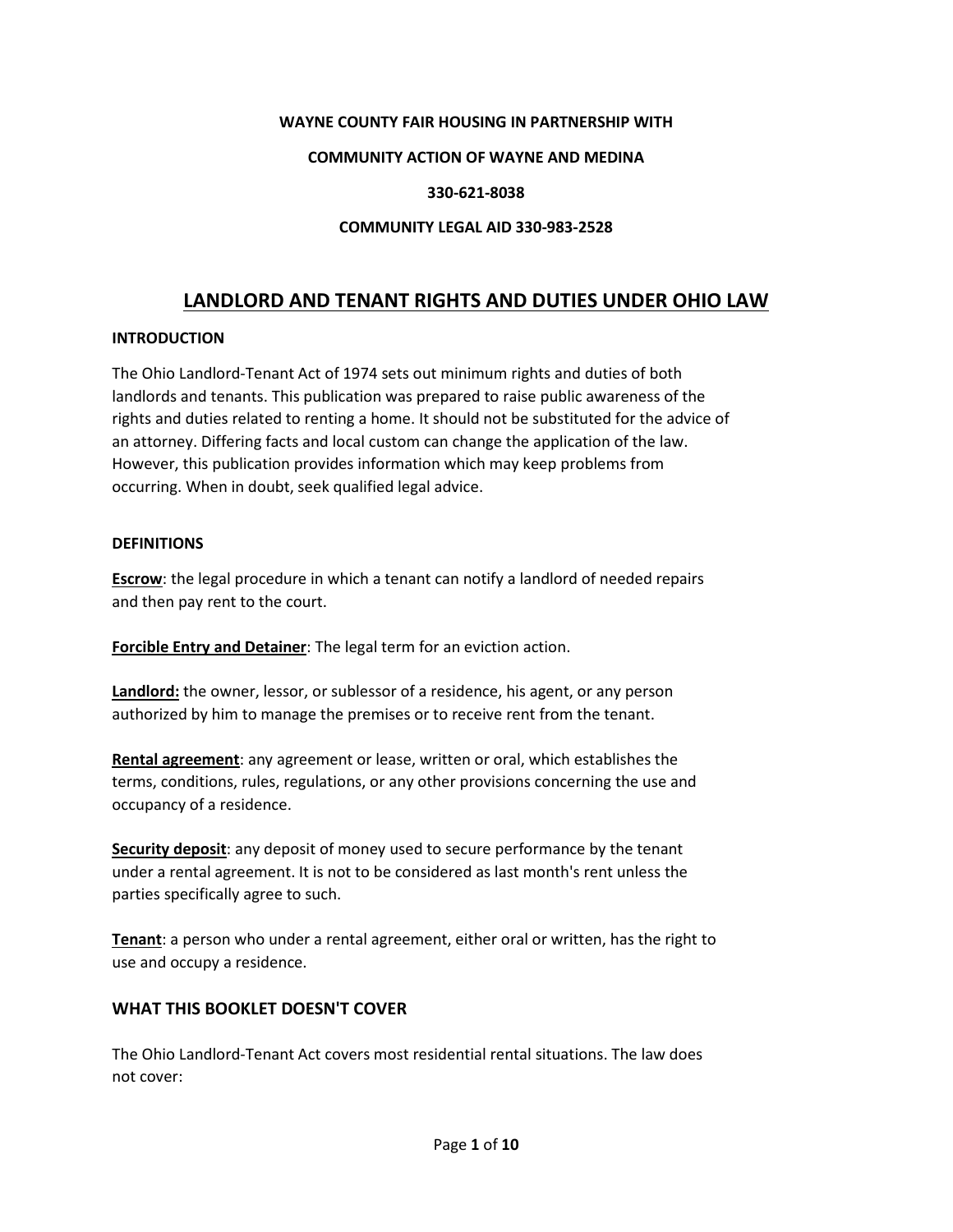• Lots in mobile home trailer parks. (These are covered by another Ohio statute http://orc.aw.com/title-37/sec-3733/home.html

- Owner-occupied condominiums.
- Rooms in boarding schools where the cost of the room and board is included as part of the tuition.
- Farm residences with at least two acres of productive farmland.
- Hotels, motels or tourist homes.
- Prisons, rehabilitation centers, "Halfway Houses," hospital rooms, licensed nursing homes, orphanages, and similar institutions.
- Buildings that are not dwellings (non residential premises).

### **IN THE BEGINNING**

An early understanding between tenants and landlords may produce a long and happy relationship. Both landlords and tenants have rights and obligations which can be enforced by law.

This does not mean every problem can be or should be resolved in court. Cooperation and compromise can prevent or eliminate many landlord-tenant problems.

The first step in becoming a tenant is to find a suitable home - be it a house, apartment, or double. Landlords and tenants should discuss whether the unit available suits the needs and desires of the tenant and whether the tenant is financially capable of making the rental payments. Sometimes landlords require credit references or screening by a credit bureau. Sometimes landlords permit a tenant (who would otherwise be financially ineligible) to have a financially eligible person (such as a parent) co-sign the lease. The co-signer accepts responsibility for the tenant's obligations if the tenant can't pay the rent.

Make sure an agreement is reached on such items as pets, number of tenants, yard upkeep, snow and trash removal, utilities, security deposits and late payments.

### **THE AGREEMENT**

An agreement or contract for the rental property is called a LEASE. Leases can be written or oral (spoken), or implied by the tenant making rental payments to the landlord and the landlord permitting the tenant to use the land- lord's property. Each type of lease is protected under Ohio law. If your lease is in writing, all the agreements should be in writing, signed by both landlord and tenant. Do not sign anything until you are ready and understand what you are signing. Be sure the other party has signed the agreement and keep a copy of any written agreement you make. If you do not understand your lease, see an attorney.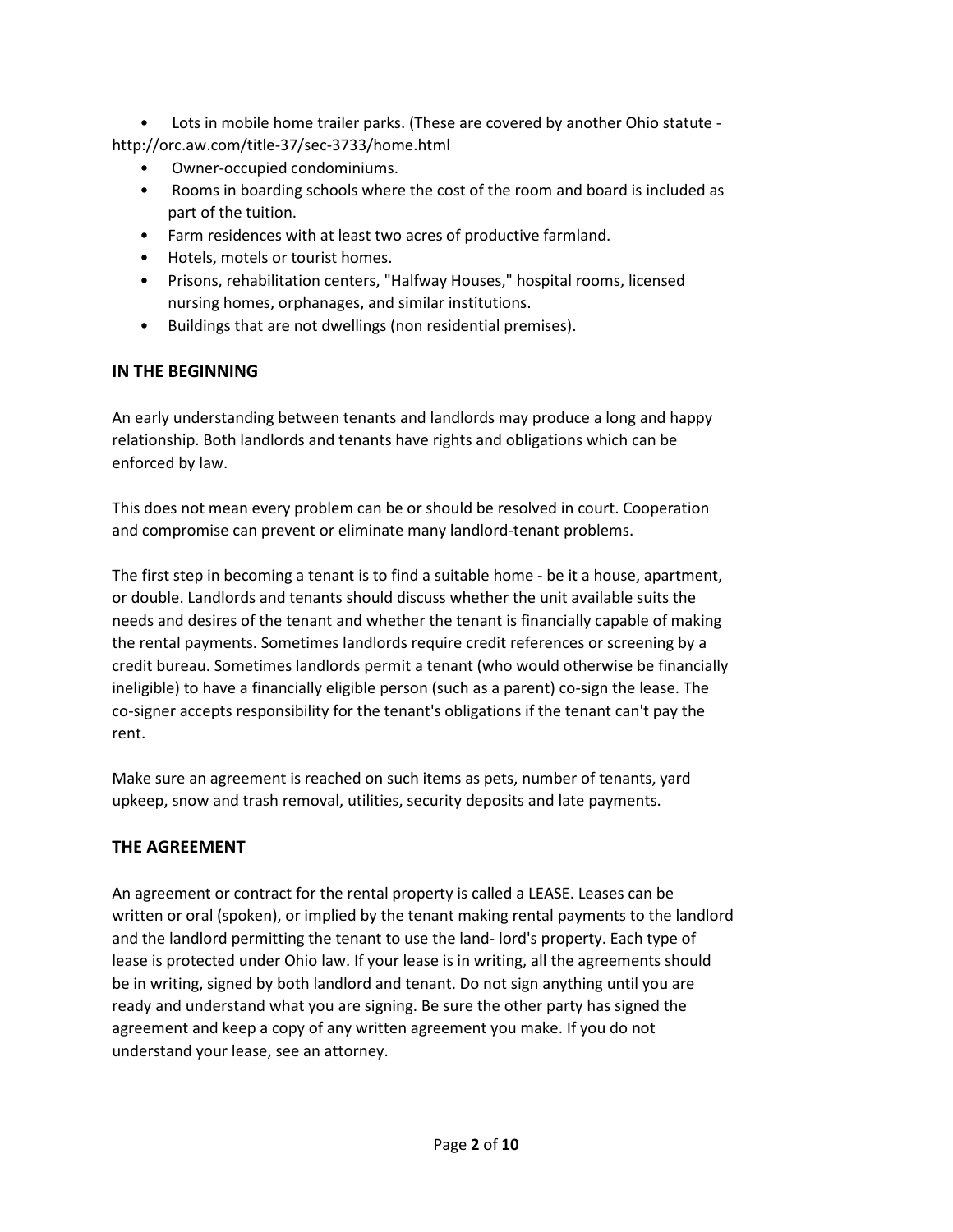### **DISPUTES ABOUT YOUR AGREEMENT ARE LESS LIKELY WHEN IT IS IN WRITING**, but oral agreements are enforceable in court as well.

#### **INSPECT THE APARTMENT**

Before paying any money or moving in, the tenant and landlord should inspect the place together, noting in writing its condition. Regardless of what a lease states, a rental unit must comply with all housing and safety codes.

If the landlord cannot inspect the premises with the tenant, the tenant should make a detailed record of the condition, or even photograph or video tape the unit, noting all defects and should notify the landlord as soon as possible of any needed repairs. Completing a move in inspection sheet or videotaping the unit before the move in will help both parties remember and document the initial condition of the unit and help determine who is responsible for any damages once the tenant moves out.

Never rent a unit you have not inspected. Do not rent a place that will require extensive repairs to be made after the move-in date. Ask for promises to make repairs in writing.

Landlords and tenants should not accept or make payments until both are sure about their decision to rent. **Always get a receipt** showing names, how much was paid, what the payment was for, the address the payment was for, and the date of payment.

Once you have made the decision to rent your home, you would be wise to consider getting renter's insurance. Renter's insurance is very affordable and will protect you from losses you could experience as a result of water damage, fire, theft or other loss to your property. Such loss is usually not the responsibility of your landlord.

#### **SECURITY DEPOSITS**

The landlord may require a security deposit. This deposit will be used to cover the cost of damages the tenant might cause to the residence or any rent owed after the tenant moves out. **SECURITY DEPOSITS CANNOT BE USED TO PAY AS THE LAST MONTH'S RENT**. The landlord may require any amount for a security deposit. However the landlord has to pay the tenant 5% interest per year on the amount of the deposit that exceeds one month's rent. For this interest to apply, the deposit must be greater than \$50 and the tenant must live in the unit for at least six months.

### *Example, if the rent is \$100 per month and the deposit is \$175, 5% interest is due the tenant on the \$75 excess, which would amount to \$3.75 per year.*

Many tenants agree to do initial cleaning of the apartment, or do certain repairs in exchange for being credited for a security deposit. You should always put this type of arrangement in writing. A better approach is to ask that you be paid for your labor and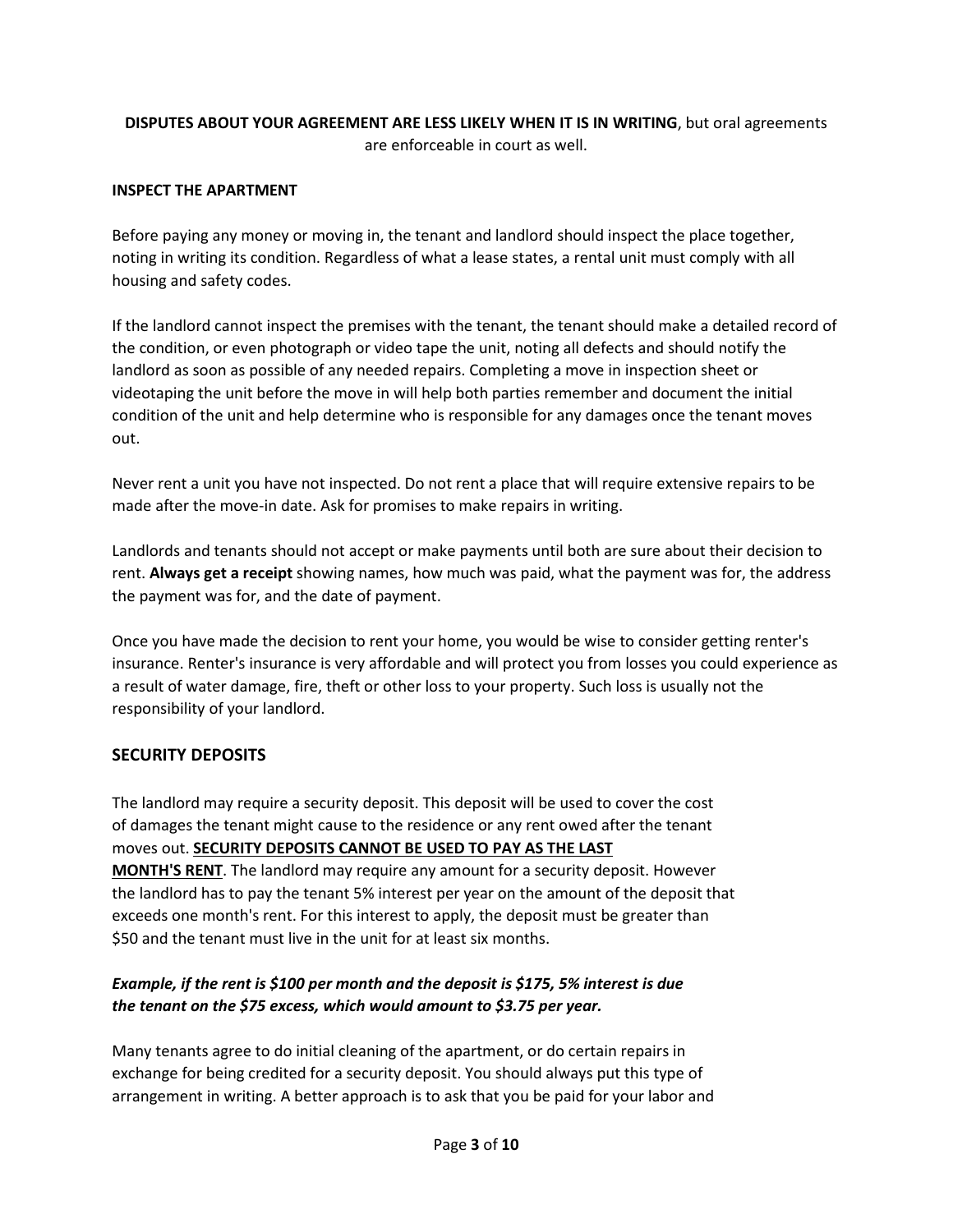then to pay this back to your landlord, who can then give you a receipt. Often after the work or repairs are completed, there is a dispute as to what was agreed upon and whether the work was adequately done. Be sure to keep receipts of any items bought to do these repairs or for any cleaning supplies if this is your arrangement.

After moving out, tenants have a right to a refund of their security deposit, less any damages caused by the tenant or tenant's guest, and less any unpaid rent. The tenant must give notice to the landlord that they are moving or they will be responsible for another rental payment. Just before moving the tenant should give their landlord a final notice in writing containing a forwarding address. Be sure to include the date this notice was sent and keep a copy of the notice. Within 30 days after the landlord receives this notice and the tenant moves out, the landlord must send the tenant the security deposit balance, if the amount returned is less than the full deposit, the landlord must include a written itemized statement of any deductions for damages or past due rent.

If the landlord does not return the security deposit and statement within thirty days after the tenant moves out; the tenant can sue for the return of the deposit. If the tenant has given a forwarding address in writing to the land- lord, the tenant can recover TWICE the amount the landlord should have paid, plus the tenant's attorney fees. Suits for less than \$3,000 can be brought in Small Claims Courts.

In order to avoid hassles in recovering their security deposits, tenants should-

- Keep rent receipts
- Give at least 30 days notice of leaving prior to the end of the rental period. (A form is provided on page 17 of this booklet).
- Request the landlord to inspect the premises with them.
- Leave the apartment in the condition in which they found it-or cleaner.
- Correct damages done by them or their guests.
- Videotape or have a witness note the condition of the apartment upon moving out.
- Return all keys with the written forwarding address form when they move out.
- Know and record the landlord's full name and business address, and those of any rental agents or managers.

#### **DUTIES AND OBLIGATIONS**

Under Ohio's Landlord-Tenant Law, both tenants and landlords have duties and obligations which apply whether there is a written lease or not, and whether the lease is for a week or a year. None of the landlord's duties can be shifted to the tenant regardless of what the lease states. Landlord's however, can accept by agreement the duties the law otherwise puts on tenants.

### **TENANTS' DUTIES**

Tenants must perform the following duties whether or not there is a written lease, unless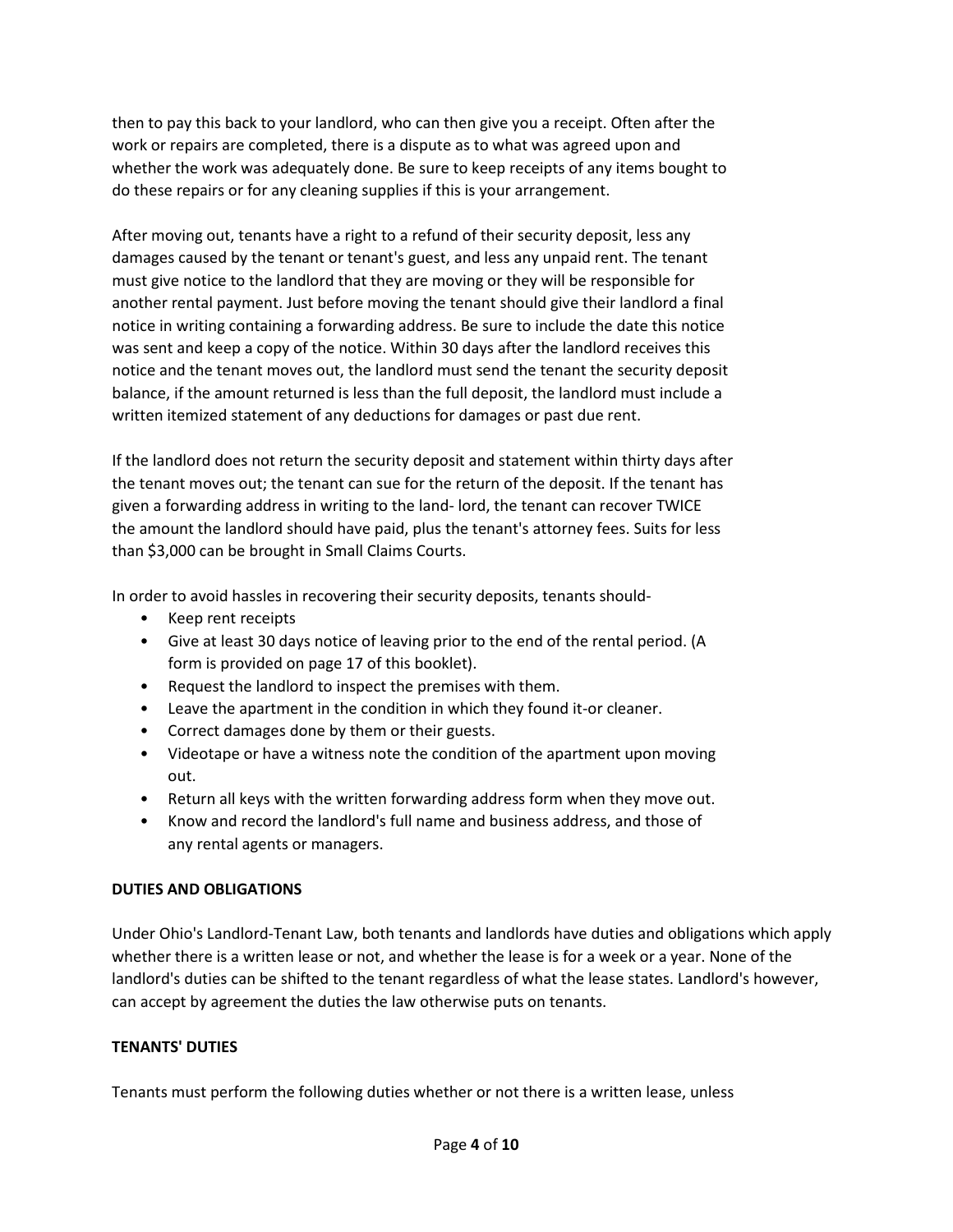the landlord specifically accepts the duty. Tenants must obey all applicable laws and housing regulations.

If tenants do not fulfill their duties, they can be sued for money damages, their rental agreement can be terminated, and they can be evicted.

### **It is best to get any agreements with the landlord in writing.**

## **TENANTS MUST:**

- Fulfill their duties or they can be sued for money damages, or their rental agreement can be terminated and they can be evicted.
- Keep the apartment safe and clean.
- Get rid of trash and garbage in a safe and sanitary way. Tenants must provide their own trash containers if the structure has three or fewer dwelling units.
- Keep all plumbing fixtures clean and not stop them up.
- Use all plumbing and electrical fixtures properly.
- Not damage the place or allow guests to do so.
- Keep any appliances like stoves, refrigerators and washing machines in good working order if required by the rental agreement.
- Not bother other tenants or allow their guests to disturb other tenants.
- Allow the landlord to inspect or show the apartment, deliver large pack- ages or make repairs at reasonable times with reasonable (24 hours) notice or immediately in case of emergencies.
- Obey local housing, health and safety codes.

### **TENANTS' RIGHTS AND REMEDIES**

### **RENT ESCROW:**

Tenants in Ohio cannot simply quit paying their rent because the landlord does not make important repairs. Tenants also cannot simply pay a workman to have repairs done and deduct the cost of the repairs from their rent unless the land- lord agrees to this. Instead, tenants must follow a legal procedure called rent escrow. Rent escrow means paying your rent to the clerk of courts rather than to your landlord, so economic pressure is put on the landlord to make needed repairs.

In order to escrow rent because of a landlord's failure to make repairs, a tenant must:

- Pay rent up to date.
- Give a written notice to the landlord listing the repairs needed and send the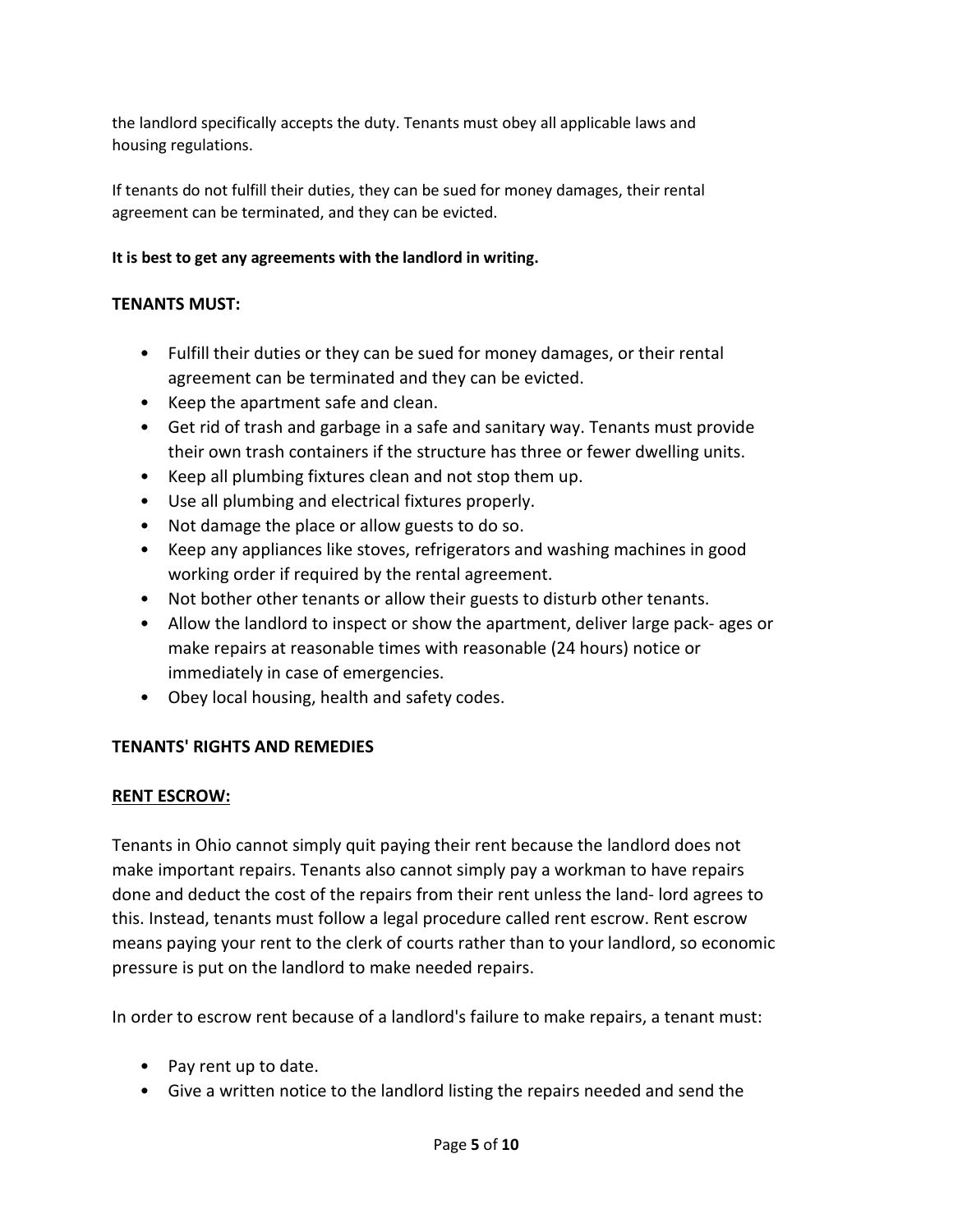notice by Certified Mail to the place where rent is normally paid (being sure to keep two copies).

- If the landlord does not make the repairs within 30 days, or a reasonable time in the case of an emergency, whichever is shorter, the tenant can:
- Escrow rent by depositing it with the clerk of the appropriate municipal or county court, and;
- Ask the court to direct that the repairs be made, to reduce the rent, and to release some of the money for making repairs, or;
- End the agreement and move out.

Rent escrow remedies do not apply to landlords who own fewer than four rental units and have delivered written notice of this fact to tenants upon moving in. If the landlord fails to provide the tenant with a written statement of the names and addresses of the owner and agents when the tenant moved in, the landlord waives notice under (2 or Give a written notice…) above.

# **LANDLORD DUTIES**

# **LANDLORDS MUST:**

- Comply with all housing laws and regulations which seriously affect health and safety. - **Most local governments have housing inspectors who can inspect conditions and cite landlords for any violations, condemn property unfit for habitation, and prosecute landlords who refuse to comply with housing code requirements**.
- Keep the premises in a livable condition by making all necessary repairs
- Keep all common or public areas in the building and grounds safe and sanitary.
- Maintain in good working condition all electrical, plumbing, heating and air conditioning systems, fixtures and appliances which the landlord has supplied or is required to supply.
- If the structure contains four or more dwelling units, provide and maintain garbage and waste containers and arrange for trash removal.
- Supply hot and cold running water at all times.
- Give reasonable notice, at least 24 hours, before entering tenants' apartments, unless there is an emergency. **- Landlords may NOT enter tenants' apartments without 24 hours notice unless there is an emergency, and can be held responsible for any damages or injuries caused by their trespassing.**
- Not abuse their right of access to inspect the premises, deliver packages, or show the apartment to prospective tenants or buyers.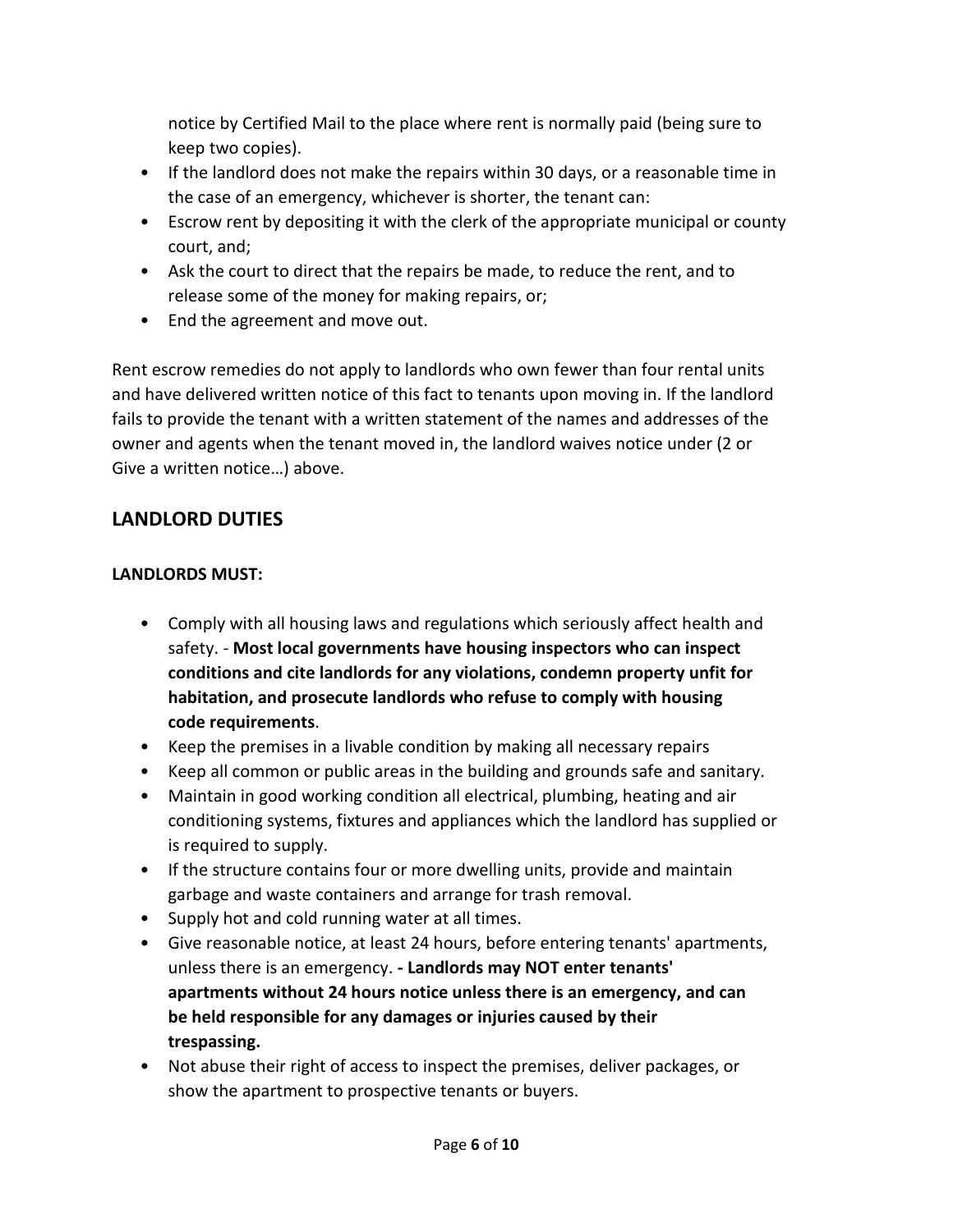• Notify the tenant in writing of the owner's name and address and any agents names and addresses before or when the tenant moves in.

# **LANDLORDS CANNOT:**

- Shut off utilities or other services, change locks, remove doors or windows or threaten to do any other unlawful acts in order to evict tenants.
- Take tenants' personal property to recover possession or past due rent, unless a court has ordered it.
- Refuse to rent to tenants because of children, race, color, religion, national origin, citizenship, sex, disability or familial status. (Local ordinances can give tenants even broader protection from discrimination, such as marital status or age).

A landlord may be able to refuse to rent to you based on your income or based on family size and number of bedrooms (usually determined as 2 tenants per bedroom).

If landlords do any of the above, they can be sued for any damages their tenants may suffer along with their attorney fees, and may be forced by court order to restore utility services, remove padlocks, return tenants' property or rent to the person discriminated against. Additional punitive damages can also be assessed against landlords who deliberately or maliciously violate the law.

# **LANDLORDS' RIGHTS AND REMEDIES**

If tenants fail to fulfill their legal duties or lease agreements, especially if they don't pay their rent when due, their landlords can sue them for money damages, termination of the lease, and eviction from the premises.

If the tenants breach a duty that materially effects health or safety, the land- lord must give the tenant a written notice stating when it must be corrected, and allow the tenant at least 30 days to correct the condition. If the tenant does not correct the condition within the time allowed, the landlord can begin the eviction procedure described later.

Landlords can evict tenants for the following reasons:

- Tenants' failure to pay rent when due.
- Tenants' complaint to a government agency about housing violations which were really caused by the tenant or their guests.
- The landlord's compliance with housing law would require alteration or demolition of the building which would deprive the tenant of effective use of the premises.
- The lease has expired.
- Tenant has violated important terms of the lease.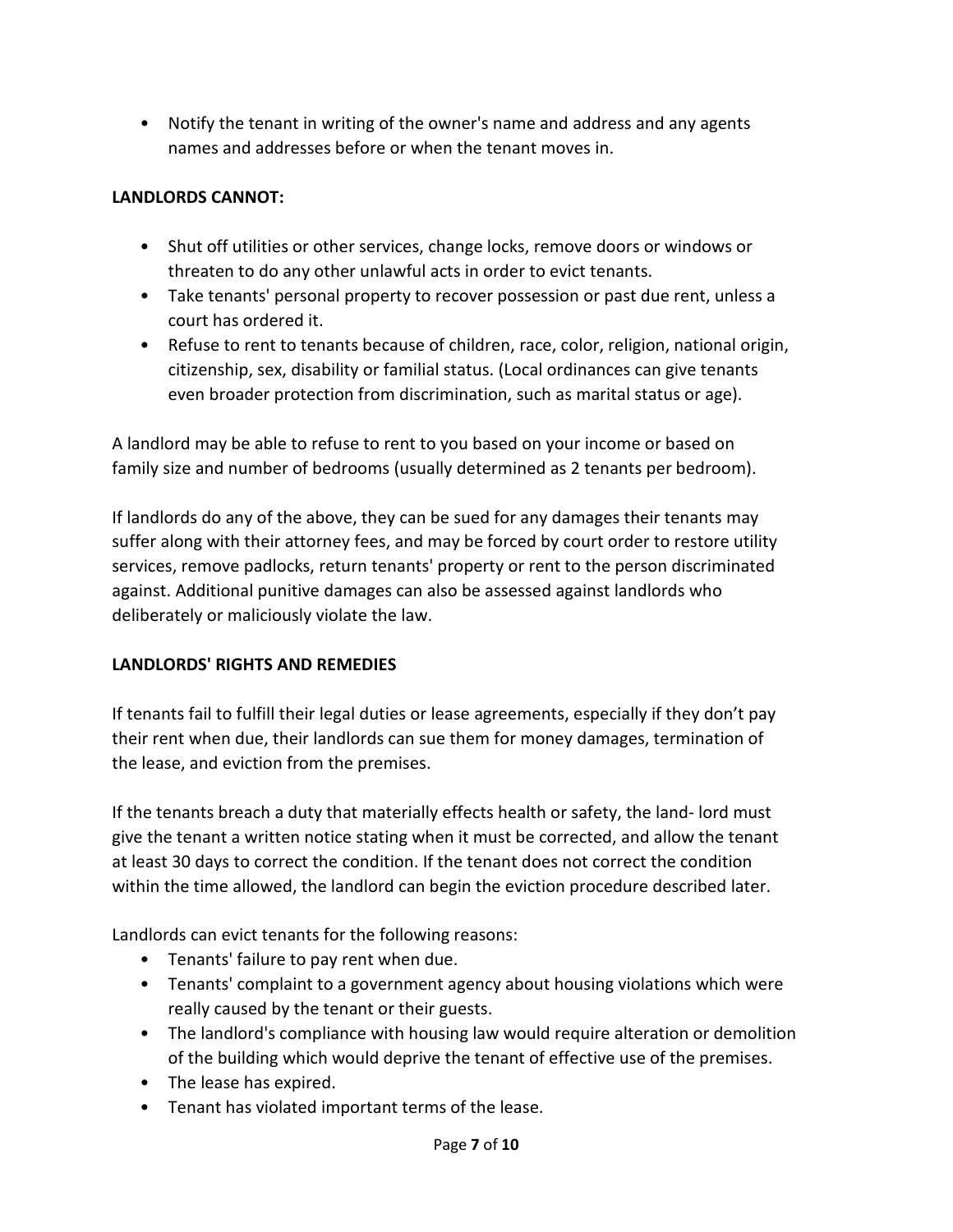- Tenants' failure to comply with proper notice to correct situations which affect health and safety.
- Tenants' refusal to permit landlord's reasonable access to the unit.

Once your lease has expired and you are on a month to month lease, the landlord may raise the rent with a 30-day notice. (If you are on a week to week lease, the landlord must give you a 7-day notice ) Or, if your lease is a month to month lease or an unwritten lease, the landlord can raise the rent with a 30-day notice. The landlord cannot raise your rent if your lease says it cannot be raised.

# **EVICTIONS**

In addition to any one of the notices described above, tenants are entitled to a three day notice, delivered to the tenant or at the premises, demanding the tenant to move out. This notice must include the following words:

# **"You are being asked to leave the premises, if you do not leave, an eviction action may be initiated against you. If you are in doubt regarding your legal rights and obligations as a tenant, it is recommended that you seek legal assistance."**

This is not only a required notice; it is good advice. An eviction notice is the most serious legal problem most people will ever have. It forces a tenant out of a home, and costs the landlord money and lost rental income.

Eviction records are public and can seriously hurt tenants' credit ratings and references. Landlords who fail to follow proper legal procedures can end up owing their tenants damages or delaying even a legitimate eviction for months. Evictions should never be considered lightly and always deserve the attention of a lawyer.

Landlords must deliver a notice to vacate to the tenant at least three days be- fore they file a suit of eviction with the court. The tenant does not have to move out during this time. If the landlord and tenant cannot reach an agreement within these three days or the tenant does not move out, the landlord can file an eviction with the court. This eviction complaint is called a Forcible Entry and Detainer action and will claim either that the lease has expired or that the tenant has violated the law or the lease.

The Court will serve the tenant with a Summons by leaving it at the tenant's residence, by certified mail or personal delivery, notifying the tenant when and where to appear in court. The tenant is entitled to five working days between the service of the summons and the date of the trial. Stapled to the Summons will be the landlord's complaint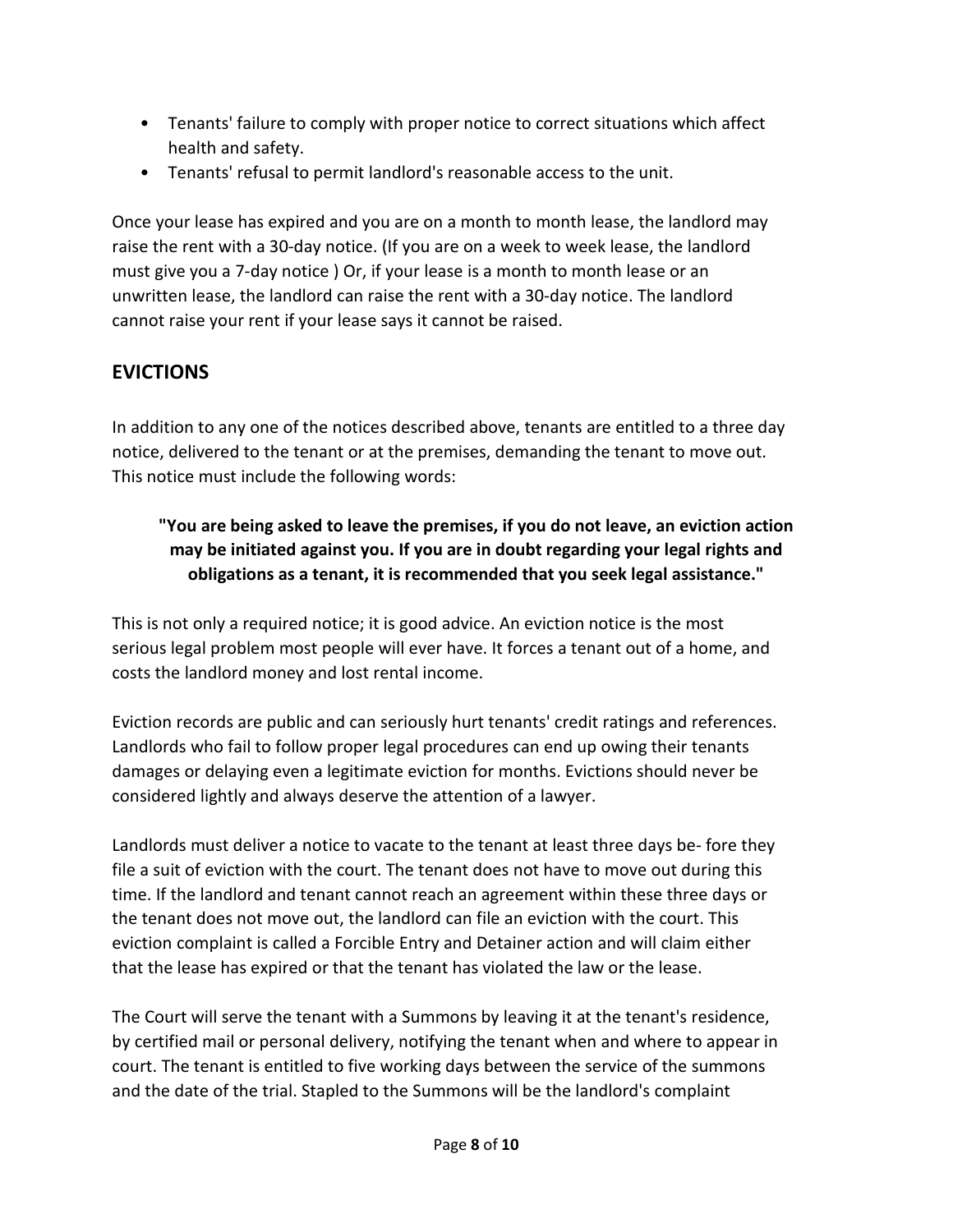usually prepared by the landlord's lawyer, asking the court to order the tenants to leave the premises and to pay any unpaid rent. The Summons also tells the tenants to contact a lawyer or the local Legal Aid Society.

## **If the tenant does not show up for trial according to the instructions on the Summons, the court will probably order the tenant to move out and pay whatever rent is claimed to be unpaid.**

If tenants do not want to argue about their evictions but contest the amount of money that is claimed owed to their landlords, they must file a written Answer. The Answer must deny the amount owed and must be filed with the Court according to the instructions on the Summons.

Ordinarily, if the tenants or their attorneys show up and raise questions about the landlord's right to the eviction, the judge will postpone the trial for up to eight days, or more if the tenant pays a bond to protect the landlord's interest.

If the tenant fails to appear in court or the landlord wins the trial, the tenant usually still has up to ten days to voluntarily move out, depending upon what the judge orders. If the tenant does not leave voluntarily the tenant's belongings will be moved and the tenant will be prohibited from returning. In most jurisdictions in Montgomery County the landlord must pay a fee to the bailiff or sheriff to lawfully remove the tenant from the premises, by force if necessary, and out the tenant's belongings in storage. The moving and storage company doesn't have to take all of the tenant's property. Clothes, medicine, food, pictures, and damaged items are usually put in a dumpster. The tenant must pay all storage costs before the storage company will release the belongings from storage. After 3 days the storage company can sell the tenant's property to pay the storage fees. In other jurisdictions, the tenant's belongings are put on the curb. You can check with the clerk of courts to determine what is your local procedure.

# **TERMINATIONS**

If a landlord does not live up to the obligations imposed by law or lease, tenants can terminate the lease and move out after giving the landlord reasonable notice to correct the breach (refer to the section on rent escrow).

If the conditions of the premises are so bad as to make them unlivable, tenants should contact their local housing inspector. This will provide the tenant an expert evaluation and description of the problems.

Landlords and tenants can also end a lease that is not in writing by providing a written notice of their intent to end the agreement and sending this notice as follows: